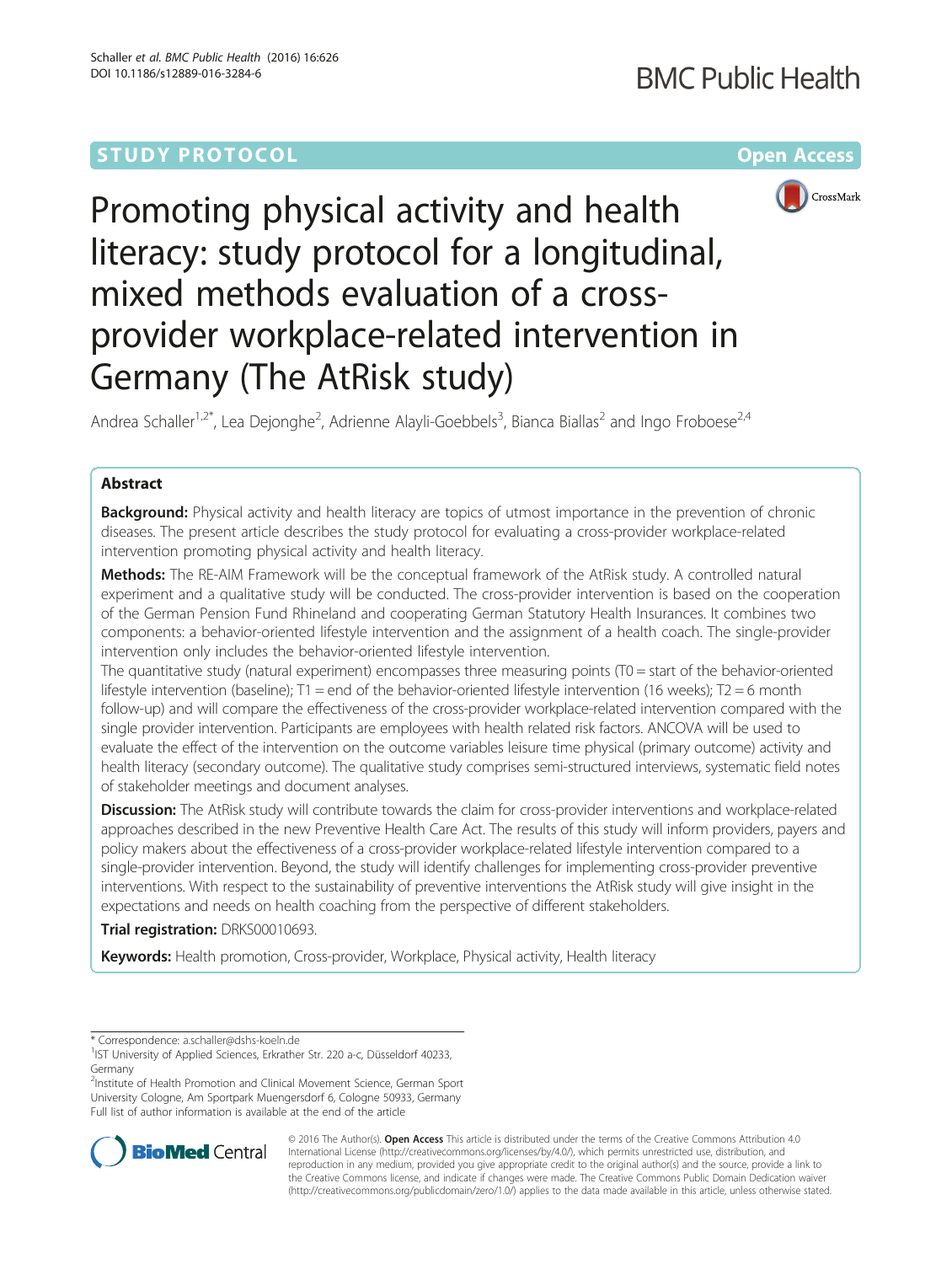### Background

Chronic diseases constitute the main cause of mortality and morbidity in the European Union [\[1](#page-8-0)]. Around 50 % of the populations in the age of 30 to 49 years suffer from one or more chronic diseases [\[2](#page-8-0)]. The demands on workers' health have increased substantially due to skilled worker shortage, globalization, prolongation of working lifetime and transition to flexible working conditions. Hence, the prevention of chronic diseases to ensure employability is of high individual and socioeconomic importance [[3](#page-8-0)–[8\]](#page-8-0).

It is widely known that influencing health contributes to a person's well-being, quality of life, health status, workability and performance [[9\]](#page-8-0). Health coaching offers opportunities for an individualized and sustainable prevention, especially by interconnecting aspects of behavior-oriented and condition-oriented (e.g. workplace) aspects and facilitating the client's learning process by using professional methods and techniques [[10, 11\]](#page-8-0). Within health promotion physical activity and health literacy are topics of utmost importance. Evidence shows that sedentary behavior is associated with an increased risk of premature all-cause and cardiovascular disease mortality and elevated biomarkers of cardio metabolic risk, including waist circumference, blood glucose, systolic blood pressure, and serum triglycerides [[12](#page-8-0)–[14](#page-8-0)]. Health literacy is a core competence and a high level of health literacy is considered of substantial benefit for maintaining one's health [\[15](#page-8-0), [16](#page-8-0)]. Health literacy describes a person's knowledge and competence to meet the complex demands of health in modern society [\[16](#page-8-0)]. Several studies have already demonstrated the relationship of low health literacy, poor health status [[9, 17, 18](#page-8-0)] and higher health care costs [\[19, 20\]](#page-8-0).

The new Preventive Health Care Act in Germany points out the importance of workplace-related health promotion and calls for cross-provider interventions, e.g. cooperation of the German Statutory Health Insurance and the German Pension Fund. However, experiences on the capabilities and challenges of a crossprovider intervention are lacking. The present article describes the research protocol for the evaluation of a cross-provider workplace-related intervention promoting physical activity and health literacy. The specific objectives include (i) the evaluation of the effectiveness of a cross-provider workplace-related lifestyle intervention compared to a single-provider intervention; (ii) gaining understanding of the implementation of the cross-provider workplace-related lifestyle intervention during the study period; (iii) the identification of facilitators and barriers in cross-provider collaboration; as well as (iv) the identification of different stakeholders' expectations and demands regarding health coaching.

#### Methods/design

It is assumed that the cross-provider workplace-related intervention improves leisure time physical activity and health literacy compared to the single-provider intervention in persons who are at risk for chronic diseases.

#### Research design and conceptual framework

The design and research questions of the AtRisk study were guided by the RE-AIM Framework [[21](#page-8-0)]. The RE-AIM Framework is based on system-based and socioecological thinking and enables an overall assessment of the impact of the intervention. It has been specifically developed to facilitate the evaluation of interventions in real-world settings. The model identifies five evaluation dimensions: the Reach, the Efficacy or Effectiveness, the Adoption, the Implementation and the Maintenance of a public health intervention. The five RE-AIM dimensions occur at different levels, e.g. the individual, the organizational or the community level. Reach is defined as an individual-level measure of participation and refers to the percentage and risk characteristics of the participants. Efficacy or Effectiveness refers to the impact of an intervention on important intervention-specific outcomes, including potential negative effects, quality of life, and economic outcomes. Adoption refers to the proportion and representativeness of settings, e.g., such as worksites, health providers and/or payers, that adopt a given program or intervention. The Implementation refers to the extent to which a program is delivered as intended. At the setting level, implementation refers to the intervention providers' fidelity to the various elements of an intervention's protocol, including consistency of the delivery as intended and the time and cost of the intervention. Finally, the dimension Maintenance refers to the extent to which a program becomes institutionalized or part of the routine organizational practices and policies. Beyond, maintenance also refers to the individual level and has been defined as the longterm effects of a program on outcomes after six or more months after the most recent intervention contact [\[21](#page-8-0)]. Table [1](#page-2-0) provides a description of the research questions for each of the five RE-AIM dimensions. The research questions will be answered by means of a mixed methods design combining quantitative and qualitative data sources. Quantitative data regarding intervention effectiveness will be collected using various questionnaires as part of a natural experiment. Qualitative data will be collected by means of supplementary interviews, informal field notes and document studies.

#### The cross-provider intervention

The cross-provider intervention is based on the cooperation of the German Pension Fund Rhineland and cooperating German Statutory Health Insurances. It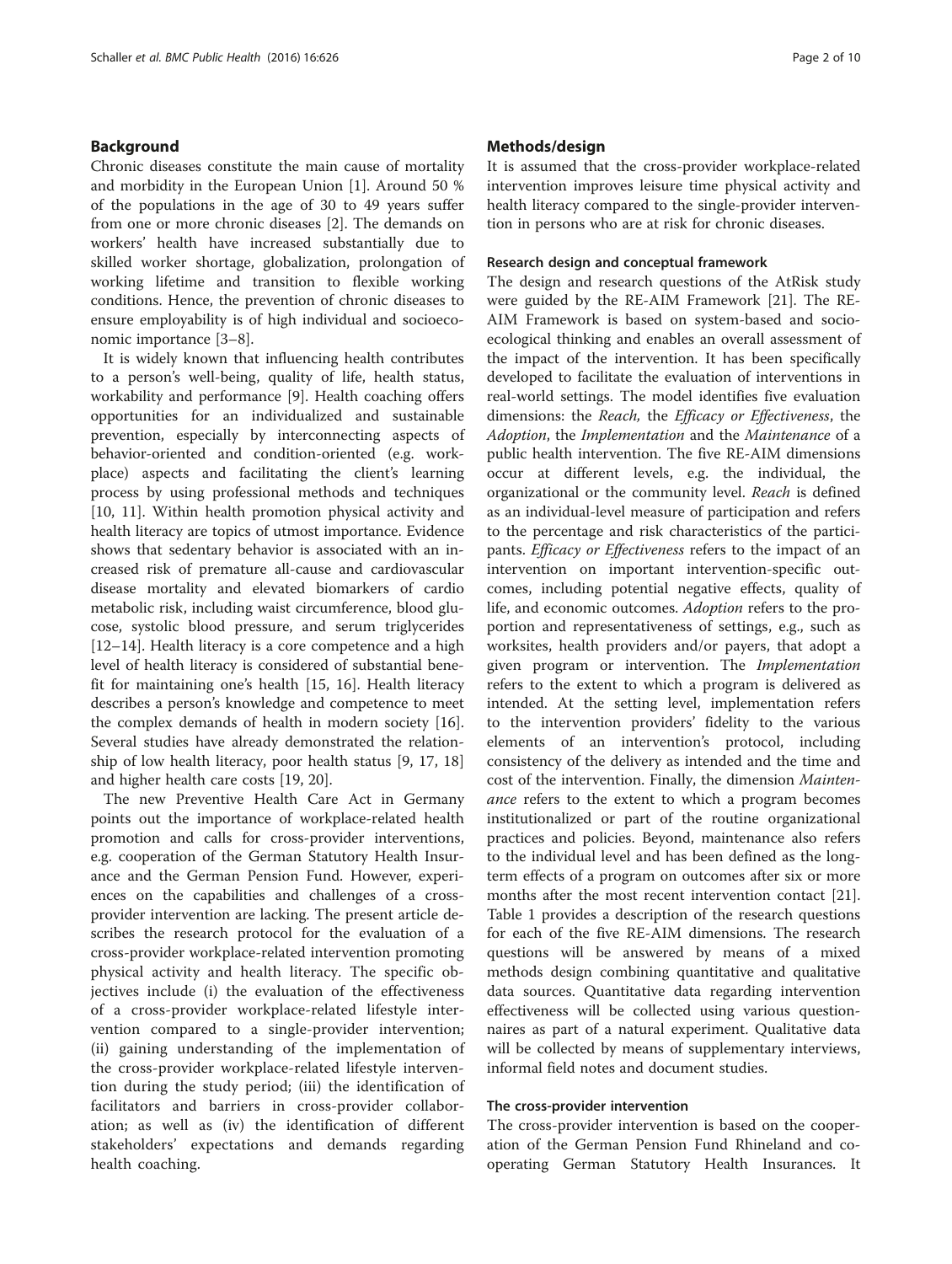<span id="page-2-0"></span>

| Research question                                                                                                                                                                                                          | Analytic approach  |
|----------------------------------------------------------------------------------------------------------------------------------------------------------------------------------------------------------------------------|--------------------|
| Reach                                                                                                                                                                                                                      |                    |
| 1. How many persons participate in the intervention?                                                                                                                                                                       | Quantitative study |
| 2. By what means were the participants recruited?                                                                                                                                                                          | Qualitative study  |
| Effectiveness                                                                                                                                                                                                              |                    |
| 1. Is there a difference in leisure time physical activity between the cross-provider intervention and the                                                                                                                 | Quantitative study |
| control intervention?<br>2. Is there a difference in health literacy between the intervention and the control intervention?                                                                                                | Quantitative study |
| Adoption                                                                                                                                                                                                                   |                    |
| 1. How many providers offer the cross-provider intervention?<br>2. How many companies cooperate in the cross-provider intervention?<br>3. How many statutory social insurers cooperate in the cross-provider intervention? | Qualitative study  |
|                                                                                                                                                                                                                            | Qualitative study  |
|                                                                                                                                                                                                                            | Qualitative study  |
| Implementation                                                                                                                                                                                                             |                    |
| 1. Is the intervention conducted according to the manual?                                                                                                                                                                  | Qualitative study  |
| 2. What are the facilitators and barriers for the cross-provider intervention?<br>3. What are the different stakeholders' expectations and needs regarding health coaching in a work-related setting?                      | Qualitative study  |
| 4. What are costs associated with implementation for the different stakeholders?                                                                                                                                           | Qualitative study  |
|                                                                                                                                                                                                                            | Qualitative study  |
| Maintenance                                                                                                                                                                                                                |                    |
| 1. Is there a difference in leisure time physical activity between the cross-provider intervention and the control                                                                                                         | Quantitative study |
| intervention at six month follow-up?<br>2. Is there a difference in health literacy between the intervention and the control intervention at six month follow-up?                                                          | Quantitative study |
| 3. What structures resources were built in companies, providers and social insurers to implement the cross-provider<br>intervention in daily routine?                                                                      | Qualitative study  |

incorporates the cooperating companies and combines two components: A) a behavior-oriented lifestyle intervention (for all participants) and B) assignment of a health coach (optional). The following components are offered within the comprehensive cross-provider health prevention service:

A) Standardized behavior-oriented lifestyle intervention (all participants)

The German Pension Fund Rhineland finances a lifestyle intervention that comprises three phases: the initial-phase (three days), the training-phase (16 weeks) and a refresher day after 6 month of self-guided exercise (one day). The intervention is provided in four authorized ambulatory rehabilitation centres placed in North Rhine Westphalia, Germany (Fig. [1\)](#page-3-0).

The *initial-phase* comprises three days (or 16 h) and includes the assessment of the participants' health status, the drawing up of an individual job-related requirement profile and the introduction into the aims and contents of the complete intervention and the subsequent training phase. The extraoccupational training phase is a behaviour-related preventive intervention comprising 32 trainings, 105 min each. The trainings are conducted twice a week over the duration of 16 weeks. The training

phase combines theoretical and practical approaches and aims at a health-enhancing lifestyle change. The focus areas are physical activity, stress regulation and nutritional behaviour. The manual describes 15 theoretical sessions, 45 min each, spanning the subject areas of nutrition, physical activity, resilience and stress regulation. The 17 practical sessions comprise endurance training, coordination training, strengthening training with small devices and workplace related training sessions (45 min per session). In addition, medical training therapy is conducted at each of the 32 trainings (32 sessions, 60 min). Six months after the end of the training phase, the refresher day aims at the reflection of the participants regarding the lifestyle changes in daily routine. Individual barriers and facilitators are discussed with the group and the multiprofessional team.

The maximum group size is 15 participants. To ensure the structure quality and the process quality of the behaviour-related preventive intervention is conducted by a multiprofessional team (sport scientists, psychologist, nutrition consultant) in an authorized ambulatory rehabilitation centre. To ensure the standardization of the preventive service, the content and structure of the intervention is based on a guideline and described explicitly in part two of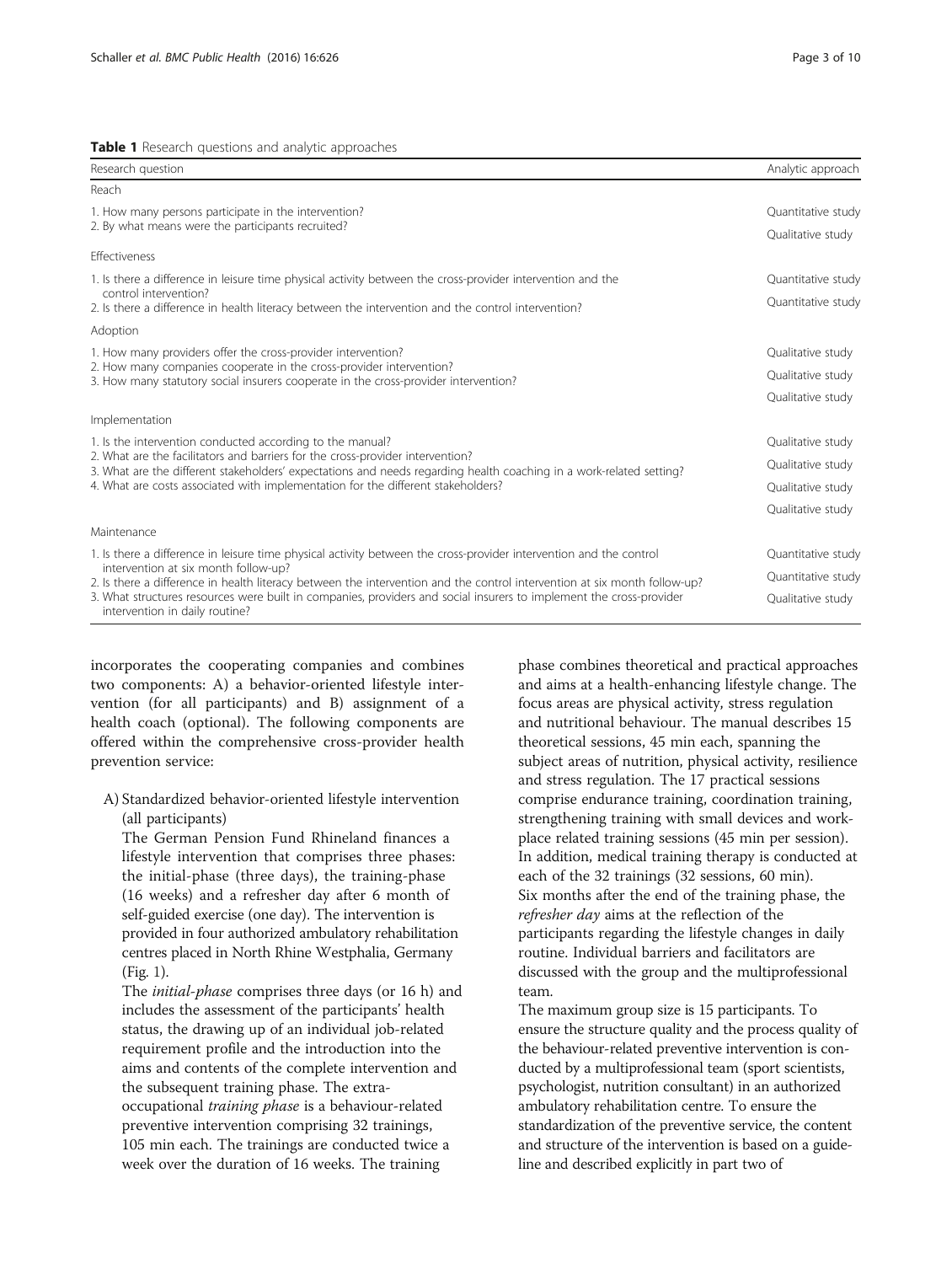<span id="page-3-0"></span>

Präventionsleistungen der Deutschen Rentenversicherung Rheinland. Ein konzeptioneller Leitfaden ([\[22](#page-8-0)]).

B) Personalized health coaching (optional) The cooperating statutory health insurances are financing the health coach. The health coach supports the participant during the entire period of the behavior-related lifestyle intervention (see A) and explicitly gives individual support between the end of the training phase and the refresher day (selfguided exercise). Health coaching focuses education, coaching and guidance of the participant. Health coaching is conducted by the means of face-to-face contact, telephone and e-mail contact. The superior aim of health coaching is bridging the interface between the behavior-related intervention (see A) and the workplace (see C). Beyond, health literacy and self-efficacy of the participant is supported. Frequency and content of health coaching varies according to the phase of the behavior-related intervention (see A) and the individual needs of the participant. For more information on the work of the health coach see Präventionsleistungen der Deutschen Rentenversicherung Rheinland. Ein konzeptioneller Leitfaden ([\[22\]](#page-8-0)).

#### Quantitative study

The quantitative study of AtRisk is a non-randomised controlled trial. The controlled trial made use of a natural experiment in which the implementation and delivery of the intervention was not manipulated by researchers. Instead, the allocation to one of the two possible conditions compared in this study (cross-provider intervention: A) and B); single-provider intervention: A)) is given according to the real world condition. If the

statutory health insurance of the participant signed cooperation with German Pension Fund Rhineland in regard to preventive health services, the participant was allocated to the cross-provider intervention. Otherwise, the participant was allocated to the control group (single-provider intervention).

The AtRisk study compares the cross-provider intervention with a single provider intervention and encompasses three measuring points: T0 = start of the behavior-oriented lifestyle intervention (baseline); T1 = end of the behavior-oriented lifestyle intervention; T2 = 6 month follow-up (see Fig. [2\)](#page-4-0).

The study was approved by the German Sport University Cologne Ethics Committee (reference number: 93/ 2015) and registered in the German Clinical Trials Register (ID: DRKS00010693). Written informed consent is taken from each participant. The recruitment of participants started in July 2016 and will be completed in August 2017. Six months follow-up (T2) will be completed in January 2018.

#### Participants

The study population comprises employees with health related risk factors. Eligible participants were invited from the company doctor to participate in the behaviorrelated intervention (component A). The company doctor conducts the medical entry examination and the participant makes an application for the preventive measure at the German Pension Fund (§ 31 Social Code Book VI). The corresponding forms for the participant (G0180 and G0185) and the medical report of the company doctor (G0190) can be downloaded [[23\]](#page-8-0). The application is approved by the German Pension Fund Rhineland. Eligibility criteria for participating in the present study is (1)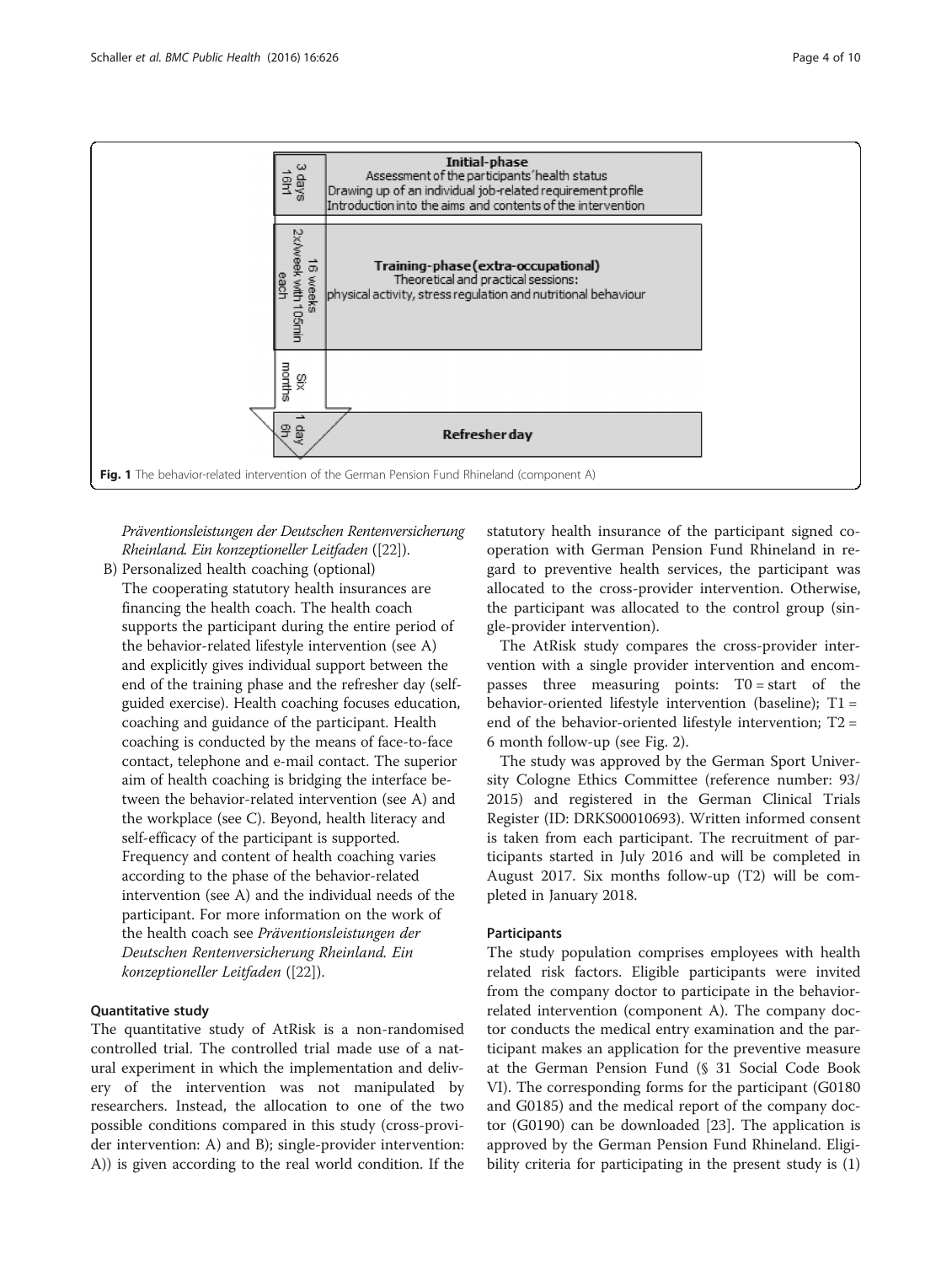<span id="page-4-0"></span>

a formally approved application for a preventive health service by the German Pension Fund, (2) age 18 to 65 years, (3) First health impairments (of the musculoskeletal system, internal organs or mental impairments) (4) written informed consent to participate in the study. Exclusion criteria are: (1) The indication for a rehabilitative treatment; (2) the need for acute care; (4) lack of understanding the German language.

#### Outcome measurements

The participants answer a questionnaire on physical activity, health literacy, health-related quality of life and sociodemographic variables. The baseline questionnaire (T0) is answered at the beginning of the initial phase. The questionnaire at the end of the training phase (T1) and the 6 month follow-up questionnaire (T2) are collected using a postal questionnaire.

We chose leisure physical activity (MET<sup>1</sup>-min/week) as our primary outcome. Physical activity was operationalized by the Global Physical Activity Questionnaire [\[3, 24](#page-8-0)], which collects information on both physical activity during a typical week within three settings (workplace, transport and leisure time) as well as on sedentary behaviour. Activity specific scores are summed to give the total MET-min/ week. Thereby, each minute of vigorous physical activity is multiplied by 8 METs and each minute of moderate physical activity by 4 METs. Bull et al. (2009) showed a moderate to strong positive relationship of the Global Physical Activity Questionnaire with the International Physical

Activity Questionnaire (concurrent validity: Spearman's rho 0.45–0.65), and the reliability was of moderate to substantial strength (kappa 0.67 to 0.73; Spearman's rho 0.67 to 0.81) [\[3](#page-8-0)]. Compared to the accelerometer data, the Global Physical Activity Questionnaire provided low-to-moderate validity and generally acceptable evidence of reliability [\[25\]](#page-8-0).

The secondary outcome measurement of the AtRisk study is health literacy. We assessed health literacy by the questionnaire from Lenartz [\[15](#page-8-0)] that is based on the definition of health literacy, representing "[…] the cognitive and social skills which determine the motivation and ability of individuals to gain access to, understand and use information in ways which promote and maintain good health." ([\[26](#page-8-0)], p. 357). Lenartz (2012) developed a structure model explaining health behavior and health through the influence of individual basic competences (health-related knowledge, health-related skills and beneficial personality triats) and further developed abilities and skills. Based on this model, the health literacy scale from Lenartz comprises 30 items assessing six abilities and skills: self-regulation (5 items), self-control (5 items), self-perception (5 items) and responsibility (5 items), communication and cooperation (5 items) and the handling of health information (5 items) [[15](#page-8-0)]. Each item has four response options"not correct at all", "rather not correct", "rather correct", "correct" (Fig. [3\)](#page-5-0).

Additionally, the domain "Actively managing my health"of the Health Literacy Questionnaire (HLQ) is used [[27\]](#page-8-0). This domain contains five items ("I spend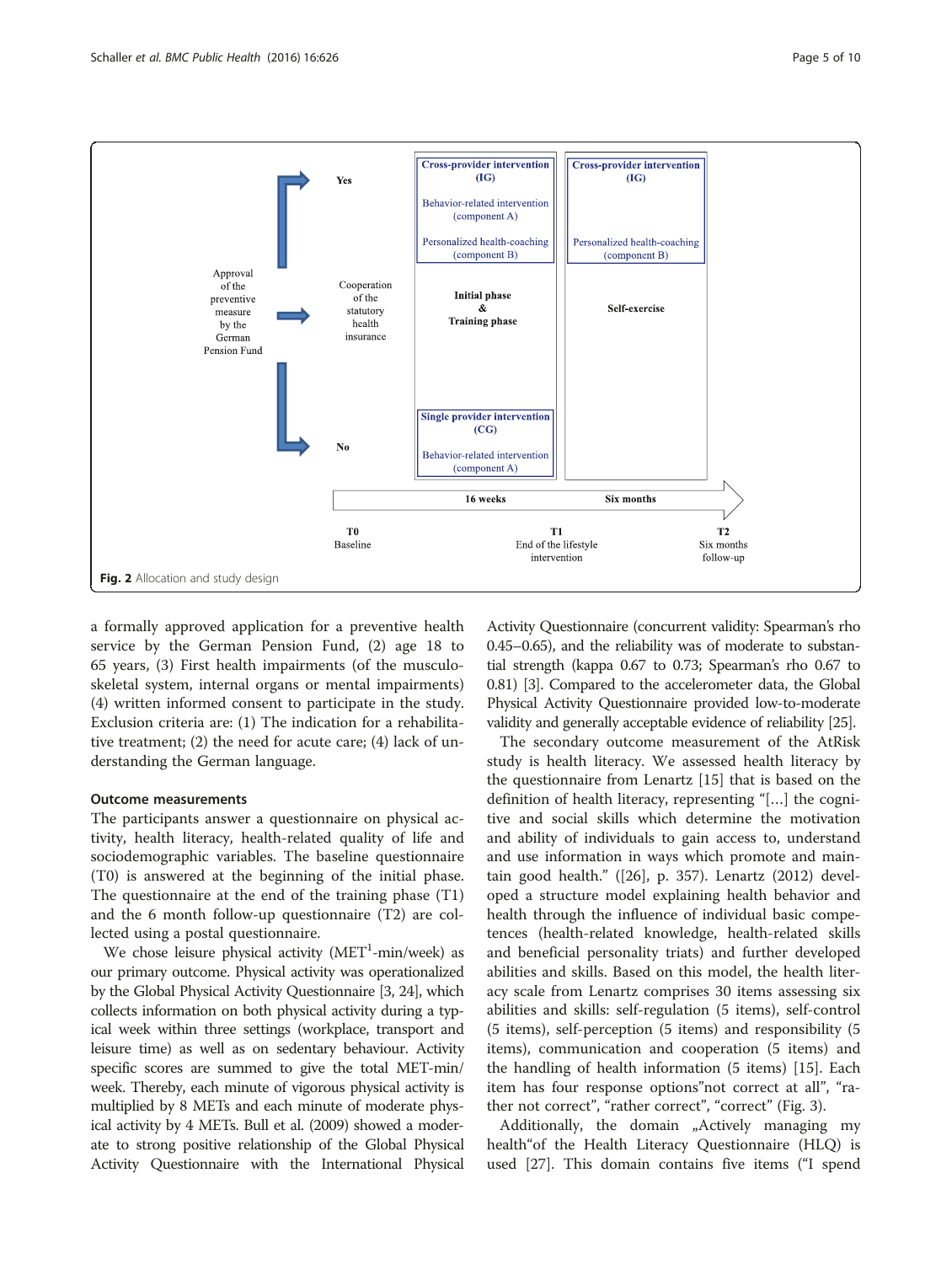<span id="page-5-0"></span>

quite a lot of time actively managing my health"; "I make plans for what I need to do to be healthy"; "Despite other things in my life, I make time to be healthy"; "I set my own goals about health and fitness"; "There are things that I do regularly to make myself more healthy") measured by a four point likert-scale (strongly disagree, disagree, agree and strongly agree). The scale score is devised by summing the item scores and dividing by the number of items in the scale [\[27\]](#page-8-0).

## Further variables

For obtaining person-related variables, age, sex, height, weight, education level, family status and health-related lifestyle were assessed by unstandardized questions. Beyond, health-related Quality (HRQoL) of life was measured using the EQ-5D-5 l questionnaire [[28](#page-8-0)]. The EQ-5D is a standardized measure of health status and assesses five dimensions of HRQoL: mobility, self-care, daily activities, pain and discomfort, anxiety or depression. EQ-5D-5 L provides five levels for answering each dimension: "no problems", "slight problems", "moderate problems", "severe problems" and "extreme problems". Descriptive answers were converted into a single summary index [[29](#page-8-0)]. Index value of health status range from '1' (perfect health) to '0' (death). Beyond, workability was assessed by the work ability index (WAI) [[30](#page-8-0), [31](#page-8-0)] employability was measured by the 3-item subjective prognosis of gainful employment (SPE-scale) [\[32](#page-8-0)–[34](#page-8-0)]. Overall, the following instruments are used (Table [2](#page-6-0)).

#### Statistical analysis

Descriptive statistics will be used to describe the baseline characteristics of study population and to explore the distributions of the variables at the individual level. Depending on the distributions of the quantitative variables parametric and non-parametric tests are used to compare the intervention and the control group at baseline.

The two study groups will be compared using ANCOVA, with the outcome variables leisure time physical (primary outcome) activity and health literacy (secondary outcome), at 6 month follow-up set as the dependent variable [\[35\]](#page-8-0). Baseline values and the rehabilitation center will be used as a covariate to control for imbalance between control and intervention groups at baseline.

Standardized mean-difference effect size will be calculated by using the means of the two groups, meansquare error and the correlation between the covariate and dependent variable.

Intervention outcomes will be evaluated in relation to the base case data but also to the intention to treat principle. The base-case analysis will be performed using data restricted to those patients who replied to the postal 6 month follow-up questionnaire. The intentionto-treat analysis ( $ITT_{LOCF}$ ) will be performed assuming "last observation carried forward" since the effectiveness of physical activity promotion is considered controversial [[36](#page-8-0)–[38](#page-8-0)]: if 6 month follow-up data (T2) were missing, it was assumed that the physical activity data were the same as at baseline (T0). The statistical analyses will be conducted independently of the research team. The data will be analyzed using the statistical software IBM Statistics 23.0.

The calculated total sample size is 237 (ANCOVA: Fixed effects, main effects and interactions; Input: effect size  $f = 0.25$  with 80 % power at  $p < 0.05$ ; number of  $groups = 8 (group = 2; ambulatory rehabilitation center)$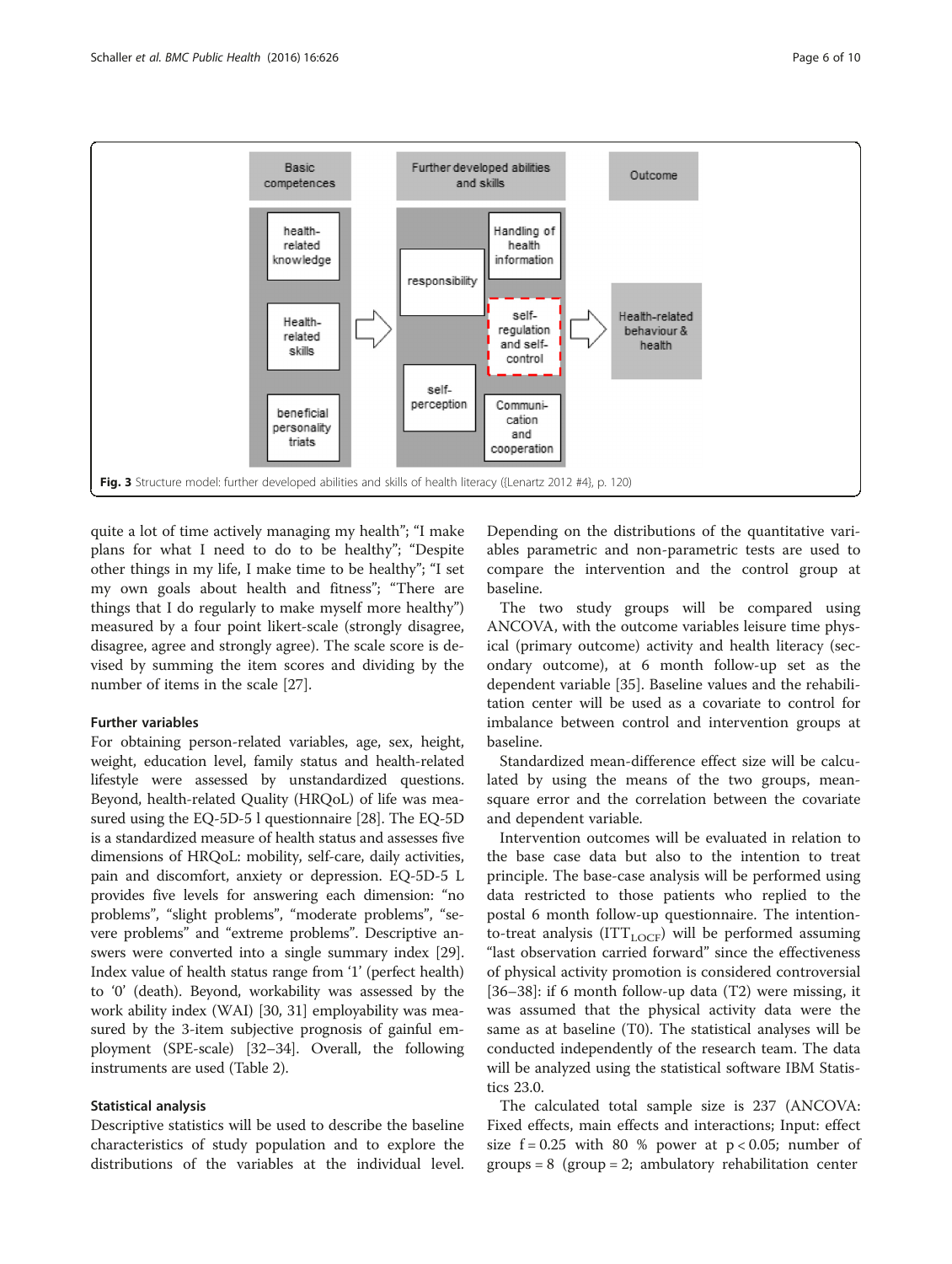#### <span id="page-6-0"></span>Table 2 Summary of measures

|                                | Instrument                                                                          | Time of measurement <sup>d</sup> |
|--------------------------------|-------------------------------------------------------------------------------------|----------------------------------|
| Primary outcome measure        |                                                                                     |                                  |
| Physical Activity              | GPAQ Questionnaire ([3, 24])                                                        | T0, T1, T2                       |
| Secondary outcome measure      |                                                                                     |                                  |
| Health literacy                | Health literacy scale ([15])                                                        | T0, T1, T2                       |
|                                | HLQ Subscale "Actively managing my health"([27])                                    |                                  |
| Person-related variables       |                                                                                     |                                  |
| Age, sex, height, weight,      | Unstandardized questionnaire                                                        | T <sub>0</sub>                   |
| Education level, family status | Unstandardized questionnaire                                                        | T <sub>0</sub>                   |
| Health-related lifestyle       | Unstandardized questionnaire                                                        | T0, T1, T2                       |
| Health Related Quality of Life | EQ-5D-5 L ([28])                                                                    | TO, T1, T2                       |
| Work-related variables         |                                                                                     |                                  |
| Workability                    | Work ability questionnaire ([30, 31])                                               | T0, T1, T2                       |
| Employability                  | subjective prognosis of gainful employment (SPE-scale) (Mittag 2003 #57}; [33, 34]) | T0, T1, T2                       |

 $a$  T0 = initial phase (baseline); T1 = End of training-phase; T2 = six month follow-up

 $= 4$ ); numerator df = 7; number of covariates = 2 (age; baseline value)). Therefore, it is estimated that a sample size of 119 participants per study arm would be required to detect a medium effect between the cross-provider intervention and the single-provider intervention. To allow for missing data and loss to follow up, we aim to recruit 150 participants per study arm.

#### Qualitative study

The qualitative study comprises semi-structured interviews, systematic field notes of stakeholder meetings and document analyses. Semi-structured interviews and field notes will be conducted to explore the questions in regard to the RE-AIM dimensions implementation ("What are the facilitators and barriers for the cross-provider intervention?"; "Is the intervention conducted according to the manual?"; "What are the different stakeholders' expectations and needs regarding health coaching in a work-related setting?"; "What are costs associated with implementation for the different stakeholders?") and maintenance ("What structures resources were built in companies, providers and social insurers to implement the cross-provider intervention in daily routine?") (see Table [1](#page-2-0)). The different stakeholders involved in the intervention (German Pension Fund Rhineland, cooperating statutory health insurers, providers, healthcoaches, participants, company doctors and company management) will participate in the semi structured interviews.

In regard to health-coaching the semi-structured interviews encompass the perspectives of different stakeholders. Amongst others, the aim is to get information on tasks and objectives of health coaching, the necessary qualification, skills and competences of a health coach as well as the working methods and main topics in health

coaching. The interview partners will be interviewed personally once, using semi-structured qualitative interviews. Two researchers lead through the semi-structured interviews: one will lead the conversation and the other one will do the documentation. If the participants agree, the interviews will be audio recorded. All semi-structured interviews will be in German. After the interviews are completed, transcriptions will be done according to the rules of Kuckartz [[39\]](#page-9-0). Transcriptions will be double-checked.

The transcripts will be analysed according to the structuring content analysis by Mayring [\[40\]](#page-9-0), which is similar to the framework approach [[41](#page-9-0)]. For the analysis a qualitative research specialist at German Sport University Cologne, Germany will use the software MAXQDA 12 in order to code the information and look for relevant trends and themes within the data. Common themes and issues will be grouped together in main- and subcategories and frequencies will be noted in order to highlight key issues. Though this is a qualitative study, the frequencies will be reported. However, direct quotations will be pulled from the session reports when they are illustrative of the issues. Overall, around 15 interviews will be included in this study, approximately two interviews per stakeholder group. Beyond, field notes of protocols of conversations with stakeholders (German Pension Fund Rhineland, statutory health insurances, health coaches, therapists and managers of ambulatory rehabilitation centers) and documents will be considered to gain insight into the dimension *adop*tion ("How many providers offer the cross-provider intervention?"; "How many companies cooperate in the cross-provider intervention?"; "How many statutory social insurers cooperate in the cross-provider intervention?") and *implementation* ("Is the intervention conducted according to the manual?").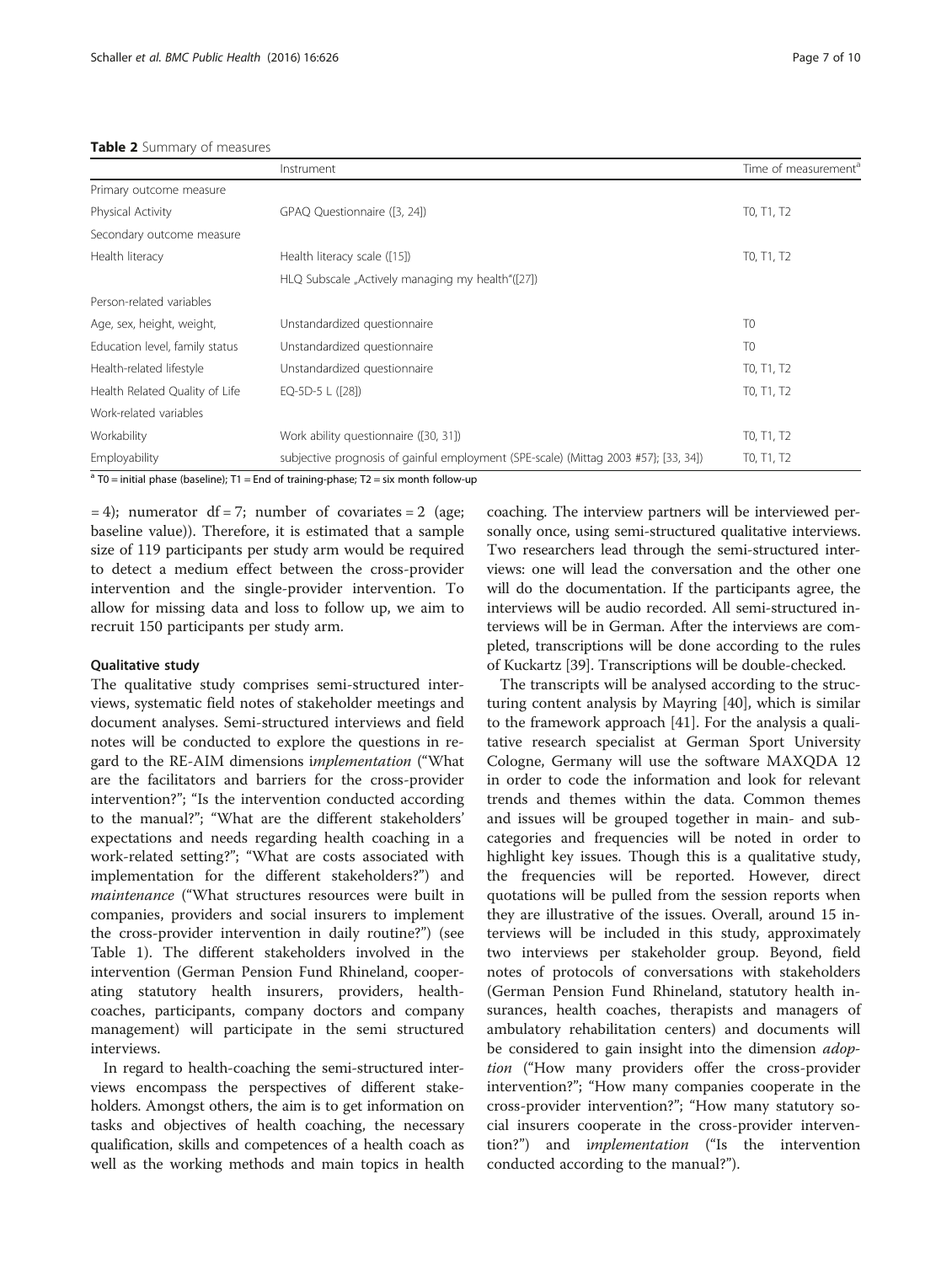### **Discussion**

The study presented is designed to evaluate the effectiveness and the challenges of a workplace-related crossprovider intervention. Beyond, the expectations and needs on health coaching are of particular interest.

The study took as its starting point the new Preventive Health Care Act in Germany and its claim on crossprovider preventive measures [\[42](#page-9-0), [43](#page-9-0)]. The second starting point of the study was significance and also the challenges of workplace-related health promotion. Despite the importance of workplace-related health promotion, the feasibility and the effectiveness are widely debated [[24,](#page-8-0) [44\]](#page-9-0). On the one hand, the workplace is suitable reaching workers with health-risks for preventive measures [[45](#page-9-0)–[47](#page-9-0)]. On the other hand, participation rates in health promotion interventions at the workplace are low [[25\]](#page-8-0). Overall, studies relating to workplace interventions are of high heterogeneity concerning interventions as well as population groups and therefore rarely comparable [\[48\]](#page-9-0). Nevertheless, study results support the superiority of multimodal interventions including ergonomic, behavior-related and workplace-related aspects compared to single interventions [\[49](#page-9-0)]. Workplace-related interventions should be multimodal and tailored to the needs and the preventive competence of both, the individuals and the organizations [[50](#page-9-0)].

In regard to practical implications results may be relevant because of the clear orientation in employees with health-related risk factors. Since most studies focus mixed populations and do not differentiate interventions aiming at populations at risk and healthy persons [\[51](#page-9-0)] it is essential not only to develop but also to evaluate interventions with the ability to reach employees focusing on those who need it most [[25,](#page-8-0) [51\]](#page-9-0). Hence, especially persons with health related risk factors (e.g. physical inactivity), people with a low socioeconomic status and men show a low rate of preventive activities [\[52](#page-9-0), [53](#page-9-0)]. Beyond, the evaluation of the effectiveness of health coaching in regard to the sustainability of the preventive lifestyle measure is of high practical relevance. The study contributes to the professionalization in the field of health coaching not only by the evaluation of its effectiveness but also by the semi-structured interviews with different stakeholders providing a more profound understanding of the potential, challenges and qualification needs in health coaching.

There are several challenges in conducting this study. First, the present evaluation is performed in a real-life setting. This is a strength, on the one hand, because this provides a realistic estimate of effectiveness. On the other hand, several methodological challenges arise. Workplace-related interventions as well as studies promoting physical activity are fraught with methodological difficulties. Evidence development is considered a big

challenge in prevention and health promotion [[54](#page-9-0)–[57](#page-9-0)]. Measures in health promotion are mainly complex interventions in complex socio-ecological systems [[58\]](#page-9-0) and several dimensions of complexity exist, for example the range of possible outcomes, the outcome variability in the target population and the number of elements in the intervention package itself [[59\]](#page-9-0). Irrespective of the mode of intervention, evaluation of the impact therefore underlies high methodological standards and needs to consider three perspectives: multiplicity, context sensitivity and complexity as a reference point [[56\]](#page-9-0). Although for many decades randomized controlled experiments have dominated the impact assessment of social or health programs, there are many arguments that stress the artificiality of these approaches as well as the lack of useful information produced [[60, 61](#page-9-0)]. The World Health Organization even concluded that "the use of randomized control trials to evaluate health promotion initiatives is, in most cases, inappropriate, misleading and unnecessarily expensive"  $([62], p. 5)$  $([62], p. 5)$  $([62], p. 5)$ .

Realistic evaluation considers the complexity of health interventions and it may help to meet the challenges of evaluation in health promotion aiming at finding out how a program works, for whom and under what circumstances. The RE-AIM Framework provides a useful template to guide the design and implementation of a cross-provider intervention as it allows concurrent evaluation of dimensions considered relevant to 'real world' implementation.

The use of mixed methods within the research project enables a more complete picture of the intervention, its effectiveness and finding out how the intervention works, for whom and under what circumstances [\[63\]](#page-9-0).

#### **Endnotes**

<sup>1</sup>The metabolic equivalent (MET) is a physiological measure expressing the expended energy of physical activities. MET is defined as the ratio of the rate of energy consumption during a specific physical activity to a reference metabolic rate.

#### Funding

This study is funded by the Federal Ministry of Education and Research (BMBF). BMBF project number: 01EL1425A. The AtRisk study is a project conducted from the research association TRISEARCH.

#### Availability of data and materials

The datasets during and/or analysed during the current study are available from the corresponding author on reasonable request.

#### Authors' contributions

AS designed and wrote the original proposal supported by BB. AS developed further the study design supported by AA and LD. AS wrote the manuscript supported by LD, BB and AA. LD is responsible for data collection and the qualitative study. AS is responsible for data analysis and drafting of the final research report, supported by LD, BB and AA. All authors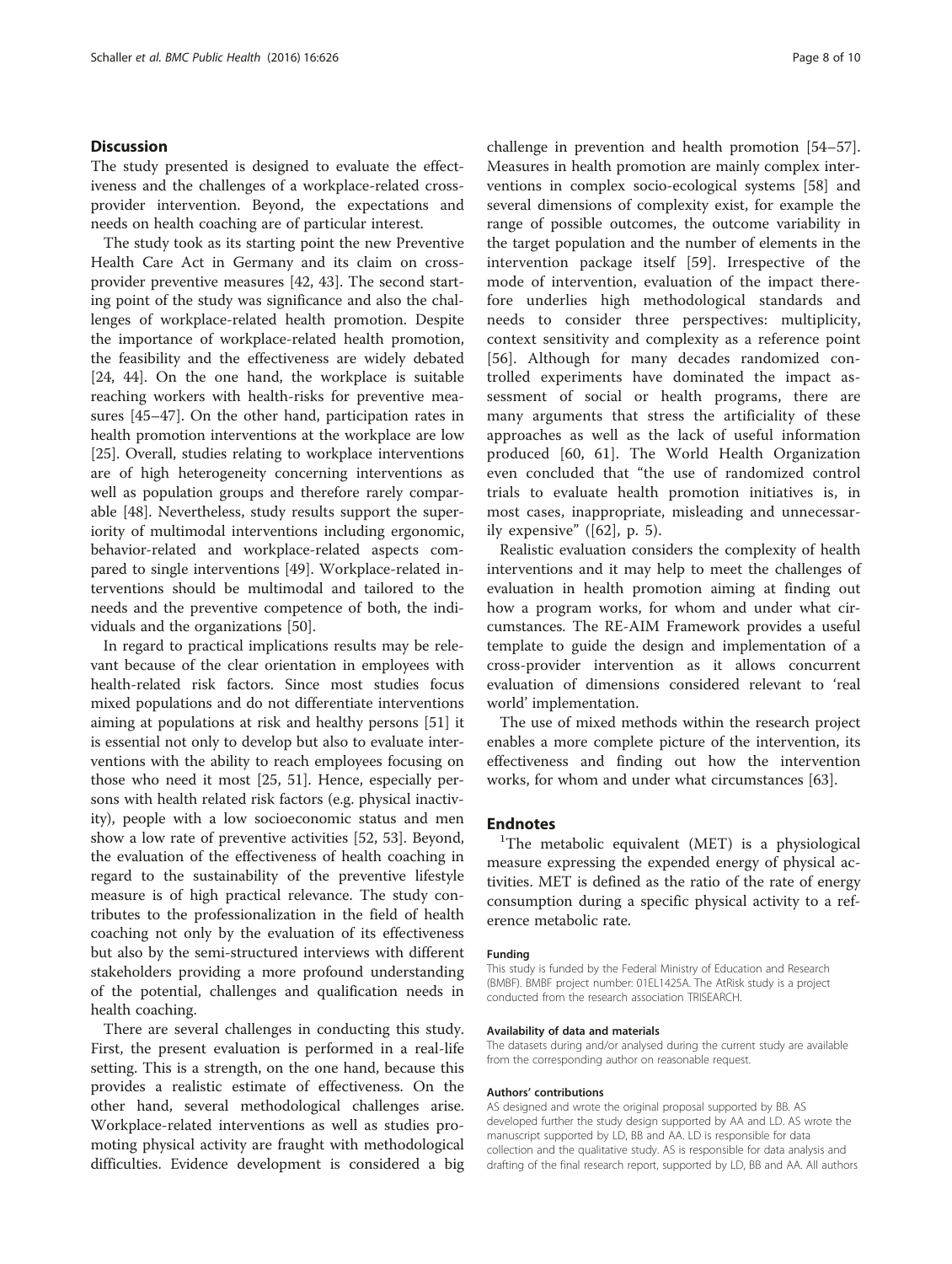<span id="page-8-0"></span>participated in discussing the design of the study and developing the research protocol. All authors have read and approved the final manuscript.

#### Competing interests

The authors declare that they have no competing interests.

#### Consent for publication

Not applicable.

#### Ethics approval and consent to participate

The Ethics Committee of the German Sport University Cologne has approved the study. Written informed consent is taken from each participant. A copy of the signed consent form as well and contact information is delivered to each participant.

#### Author details

<sup>1</sup>IST University of Applied Sciences, Erkrather Str. 220 a-c, Düsseldorf 40233, Germany. <sup>2</sup>Institute of Health Promotion and Clinical Movement Science, German Sport University Cologne, Am Sportpark Muengersdorf 6, Cologne 50933, Germany. <sup>3</sup>Institute of Health Economics and Clinical Epidemiology (IGKE), University of Cologne, Gleuelerstr. 176-178, Cologne 50935, Germany. 4 Center for Health and Physical Activity, German Sport University Cologne, Am Sportpark Muengersdorf 6, Cologne 50933, Germany.

#### Received: 1 July 2016 Accepted: 9 July 2016 Published online: 22 July 2016

#### References

- 1. World Health Organization (WHO). Global Status Report on Noncommunicable Diseases 2010. Geneva: World Health Organization; 2011.
- 2. Varekamp I, van Dijk FJH, Kroll LE. Workers with a chronic disease and work disability. Problems and solutions. Bundesgesundheitsblatt Gesundheitsforschung Gesundheitsschutz. 2013;56:406–14.
- Bishop K, Phillips A, Thow AM. Chronic disease and participation in work. Canberra: Australian Institute of Health and Welfare; 2009.
- 4. Center for Disease Control and Prevention. The Power of Prevention. Chronic disease… the public health challenge of the 21st century; 2009.
- 5. Sommer I, Griebler U, Mahlknecht P, Thaler K, Bouskill K, Gartlehner G, Mendis S. Socioeconomic inequalities in non-communicable diseases and their risk factors: an overview of systematic reviews. BMC Public Health. 2015;15:914.
- 6. Schwartz FW, Abelin T. Das Public-Health-Buch: Gesundheit und Gesundheitswesen. 2nd ed. München [u.a.]: Urban & Fischer; 2003.
- 7. van Rijn RM, Robroek SJW, Brouwer S, Burdorf A. Influence of poor health on exit from paid employment: a systematic review. Occup Environ Med. 2014;71:295–301.
- Varekamp I, van Dijk FJH. Workplace problems and solutions for employees with chronic diseases. Occupational medicine (Oxford, England). 2010;60: 287–93.
- 9. Berkman ND, Sheridan SL, Donahue KE, Halpern DJ, Crotty K. Low health literacy and health outcomes: an updated systematic review. Ann Intern Med. 2011;155:97–107.
- 10. Frates EP, Moore MA, Lopez CN, McMahon GT. Coaching for behavior change in physiatry. American journal of physical medicine & rehabilitation/ Association of Academic Physiatrists. 2011;90:1074–82.
- 11. Wolever RQ, Caldwell KL, Wakefield JP, Little KJ, Gresko J, Shaw A, Duda LV, Kosey JM, Gaudet T. Integrative health coaching: an organizational case study. Explore (NY). 2011;7:30–6.
- 12. Dunstan DW, Salmon J, Healy GN, Shaw JE, Jolley D, Zimmet PZ, Owen N. Association of television viewing with fasting and 2-h postchallenge plasma glucose levels in adults without diagnosed diabetes. Diabetes Care. 2007;30: 516–22.
- 13. Healy GN, Dunstan DW, Salmon J, Shaw JE, Zimmet PZ, Owen N. Television time and continuous metabolic risk in physically active adults. Med Sci Sports Exerc. 2008;40:639–45.
- 14. Thorp AA, Healy GN, Owen N, Salmon J, Ball K, Shaw JE, Zimmet PZ, Dunstan DW. Deleterious associations of sitting time and television viewing time with cardiometabolic risk biomarkers: Australian Diabetes, Obesity and Lifestyle (AusDiab) study 2004-2005. Diabetes Care. 2010;33:327–34.
- 15. Lenartz N. Gesundheitskompetenz und Selbstregulation. Göttingen: V&R unipress; 2012 [Applied Research in Psychology and Evaluation, vol. 6].
- 16. Sørensen K, Van den Broucke S, Fullam J, Doyle G, Pelikan J, Slonska Z, Brand H. Health literacy and public health: a systematic review and integration of definitions and models. BMC Public Health. 2012;12:80.
- 17. Cho YI, Lee SD, Arozullah AM, Crittenden KS. Effects of health literacy on health status and health service utilization amongst the elderly. Soc Sci Med. 2008;66:1809–16.
- 18. Sentell T, Braun KL. Low health literacy, limited English proficiency, and health status in Asians, Latinos, and other racial/ethnic groups in California. J Health Commun. 2012;17 Suppl 3:82–99.
- 19. Baker DW, Gazmararian JA, Williams MV, Scott T, Parker RM, Green D, Ren J, Peel J. Functional Health Literacy and the Risk of Hospital Admission Among Medicare Managed Care Enrollees. Am J Public Health. 2002;92: 1278–83.
- 20. Howard DH, Gazmararian J, Parker RM. The impact of low health literacy on the medical costs of Medicare managed care enrollees. Am J Med. 2005; 118:371–7.
- 21. Glasgow RE, Vogt TM, Boles SM. Evaluating the Public Health Impact of Health Promotion Interventions: The RE-AIM Framework. Am J Public Health. 1999;89:1322–7.
- 22. German Pension Fund Rhineland. Präventionsleistungen der Deutschen Rentenversicherung Rheinland. Ein konzeptioneller Leitfaden. Düsseldorf: NOW IT GmbH; 2013.
- 23. Deutsche Rentenversicherung: Formulare & Anträge. Index: nach Formularnummer [[http://www.deutsche-rentenversicherung.de/Allgemein/](http://www.deutsche-rentenversicherung.de/Allgemein/de/Navigation/5_Services/04_formulare_und_antraege/06_gesamt/G_formulare_node.html) [de/Navigation/5\\_Services/04\\_formulare\\_und\\_antraege/06\\_gesamt/G\\_](http://www.deutsche-rentenversicherung.de/Allgemein/de/Navigation/5_Services/04_formulare_und_antraege/06_gesamt/G_formulare_node.html) [formulare\\_node.html\]](http://www.deutsche-rentenversicherung.de/Allgemein/de/Navigation/5_Services/04_formulare_und_antraege/06_gesamt/G_formulare_node.html)
- 24. Goetzel RZ, Henke RM, Tabrizi M, Pelletier KR, Loeppke R, Ballard DW, Grossmeier J, Anderson DR, Yach D, Kelly RK, McCalister T, Serxner S, Selecky C, Shallenberger LG, Fries JF, Baase C, Isaac F, Crighton KA, Wald P, Exum E, Shurney D, Metz RD. Do workplace health promotion (wellness) programs work? J Occup Environ Med. 2014;56:927–34.
- 25. Robroek SJ, van Lenthe FJ, van Empelen P, Burdorf A. Determinants of participation in worksite health promotion programmes: a systematic review. Int J Behav Nutr Phys Act. 2009;6:26.
- 26. Nutbeam D. Health promotion glosssary. Health Promot Int. 1998;13:349–64.
- 27. Osborne RH, Batterham RW, Elsworth GR, Hawkins M, Buchbinder R. The grounded psychometric development and initial validation of the Health Literacy Questionnaire (HLQ). BMC Public Health. 2013;13:658.
- 28. Herdman M, Gudex C, Lloyd A, Janssen M, Kind P, Parkin D, Bonsel G, Badia X. Development and preliminary testing of the new five-level version of EQ-5D (EQ-5D-5 L). Qual Life Res Int J Qual Life Asp Treat Care Rehab. 2011;20:1727–36.
- 29. van Reenen M, Janssen B. EQ-5D-5 L User Guide: Basic information on how to use the EQ-5D-5 L instrument. Version 2.1. Rotterdam: EuroQol Research Foundation; 2015.
- 30. Ilmarinen J, Tempel J. Arbeitsfähigkeit. Hamburg: VSA Verlag; 2002.
- 31. de Zwart BCH. Test-retest reliability of the Work Ability Index questionnaire. Occup Med. 2002;52:177–81.
- 32. Mittag O, Raspe H. A brief scale for measuring subjective prognosis of gainful employment: findings of a study of 4279 statutory pension insurees concerning reliability (Guttman scaling) and validity of the scale. Rehabilitation. 2003;42:169–74.
- 33. Theissing J, Lepthin H, Mittag O. Modification of the subjective prognosis of gainful employment during inpatient rehabilitation. Findings of a study of 180 orthopaedic patients. Rehabilitation. 2005;44:75–81.
- 34. Mittag O, Glaser-Möller N, Ekkernkamp M, Matthis C, Héon-Klin V, Raspe A, Raspe H. Prädiktive Validität einer kurzen Skala zur subjektiven Prognose der Erwerbstätigkeit (SPE-Skala) in einer Kohorte von LVA-Versicherten mit schweren Rückenschmerzen oder funktionellen Beschwerden der inneren Medizin. Soz Praventivmed. 2003;48:361–9.
- 35. Vickers AJ, ALtman DG. Analysing controlled trials with baseline and follow up measurements. BMJ. 2001;323(7321):1123-4.
- 36. Orrow G, Kinmonth A, Sanderson S, Sutton S. Effectiveness of physical activity promotion based in primary care: systematic review and metaanalysis of randomised controlled trials. BMJ (Clinical research ed). 2012;344:e1389.
- 37. Foster C, Hillsdon M, Thorogood M, Kaur A, Wedatilake T. Interventions for promoting physical activity. Cochrane Database of Systematic Reviews 2005, Issue 1. Art. No.: CD003180. doi: [10.1002/14651858.CD003180.pub2](http://dx.doi.org/10.1002/14651858.CD003180.pub2).
- 38. Lobelo F, Stoutenberg M, Hutber A. The Exercise is Medicine Global Health Initiative: a 2014 update. Br J Sports Med. 2014;48(22):1627-33. doi: [10.1136/](http://dx.doi.org/10.1136/bjsports-2013-093080) [bjsports-2013-093080](http://dx.doi.org/10.1136/bjsports-2013-093080). Epub 2014 Apr 23.